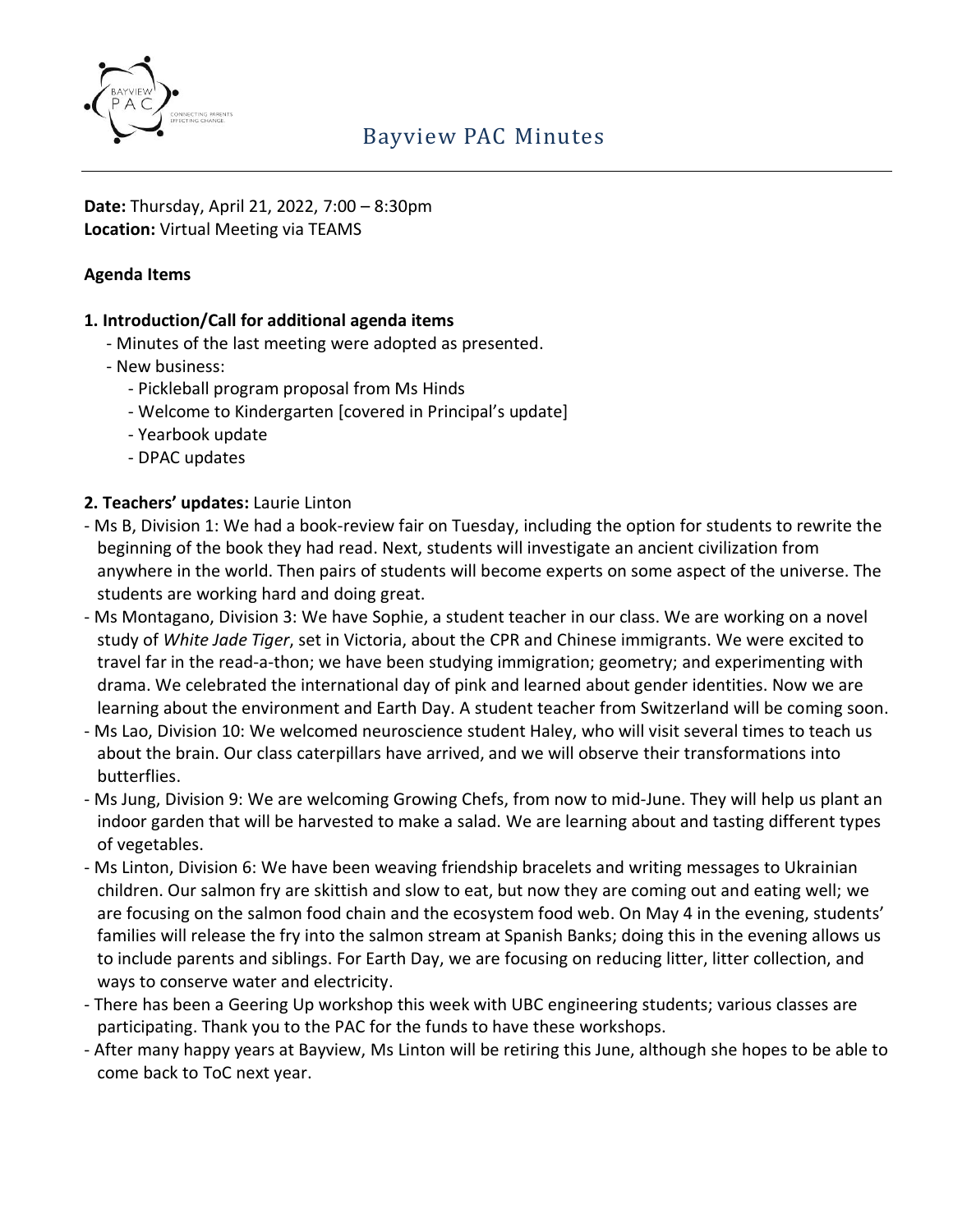

## **3. Principal's update:** Birgitte Biorn

- Dates coming up:
	- May 20: Sports Day
	- May 19: Immunizations for K and grade 6 students
	- May 27 (the day after the talent show): Volunteer Appreciation Day. This is one of our main special Friday assemblies. By "volunteer" we mean everyone who is part of the Bayview community. Instead of hosting a tea, a crew of staff will go to McBride Park in the morning with goodies and coffee, and some will also be up at the school for those who drop off their kids there. Then all will be welcome to attend the assembly.
	- June 1, 9-11: Welcome to K, hosted in the Queen Elizabeth auditorium. It would be good to have some members of the PAC there. We will have an initial presentation, then kids rotate through presentations.
- Track and field is in the planning phases—more to come soon.
- We will have three Swiss student teachers visiting for three weeks, starting in May. They will be in Ms Montagano's, Ms B's, and Ms Taylor's classes.
- Lots of new kids have been coming in to Bayview as things are opening up and new families are moving around. However, it is temporary: they are at Bayview because their catchment schools are currently full, but most will go back to their catchment schools in September.
- Lots of field trips, speakers, and other activities are starting up.
- In -person assemblies are on again, and classes will be presenting at upcoming assemblies; visitors are welcome.
- New school:
	- Kent had a few updates, but not much—flooring is going down this week, so the interior is nearing completion.
	- Michael Rossi mentioned that on May 2 there will be a big meeting with the planning committee.
	- Ms Biorn is going to the new school on Tuesday with Anthony Kwan (who orders furniture), to examine the common areas and discuss ideas for furnishing them.
	- We are hoping that we will be in the building for September. Occupancy target is late June, according to Kent, so some things could be moved in then, to be ready for September.
	- Staff will be getting purge bins back, to clear out accumulations from the past three years, and we will let parents know if we could use volunteers to help with packing/moving.
- Each year, grade 4 and grade 7 students do a province-wide learning survey that asks how they feel about school and about themselves as learners. Overall replies were positive, but there were a few notable differences from trends of past years. Student perspective data that was interesting (different from previous years), regarding social-emotional aspects of school:
	- Grade 7s were quite positive regarding feeling safe, diversity, support for learning and making friends, equality, fairness, and lack of discrimination based on sexuality (the last one with a few exceptions for a few individuals , who did feel discrimination).
	- Grade 4 results were a bit less positive regarding happiness and feelings of belonging at school. Grade 7s feel that four or more adults at the school care about them; this year, many more Grade 4s answered "don't know" to this (more than in previous years). Maybe this is because of the lack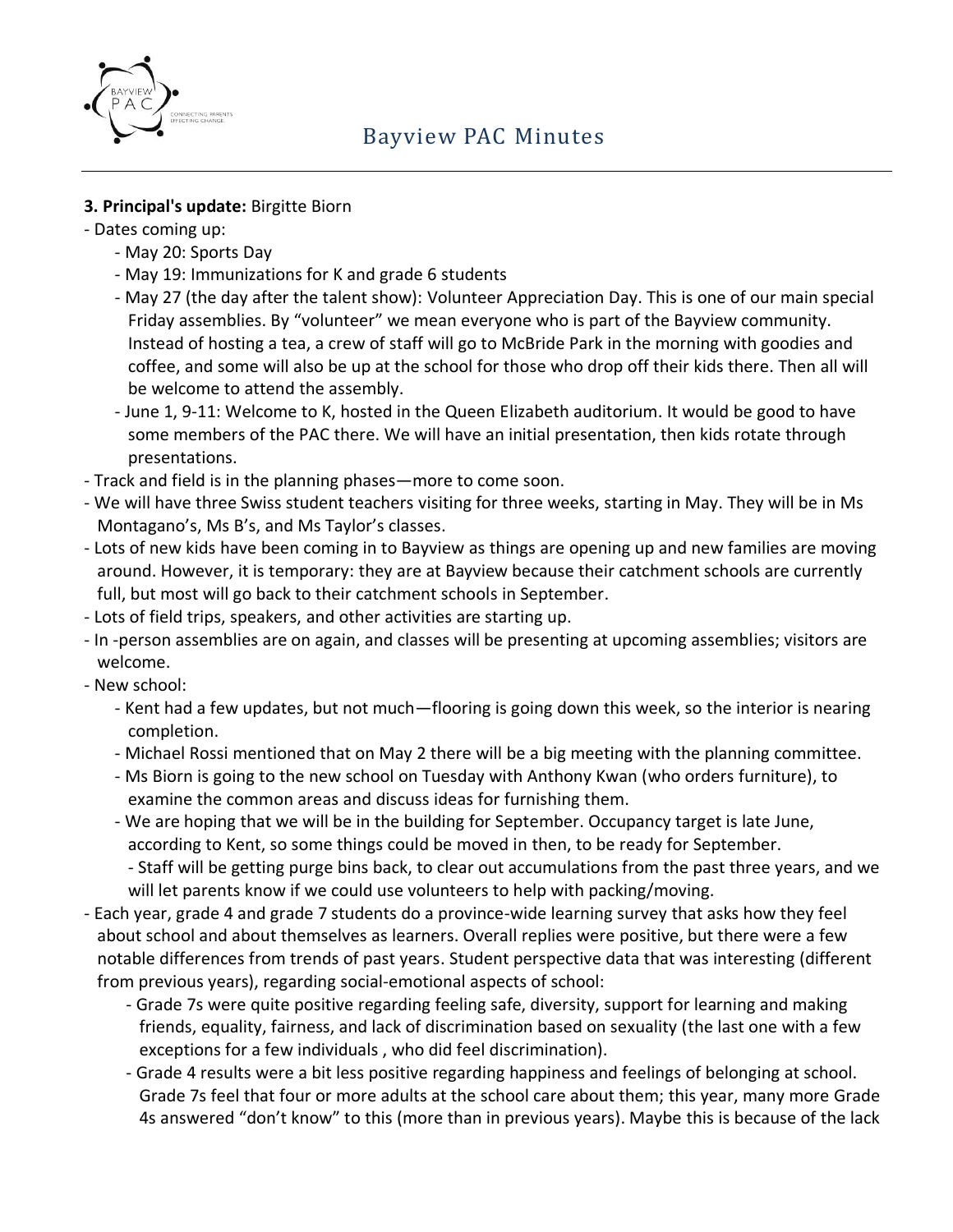

# Bayview PAC Minutes

of social connection during the grade 2-3 years of the pandemic? Grade 7s are old enough to have been able to make more connections on social media during the pandemic; also, this Grade 7 cohort is an unusually close-knit group.

## **4. Treasurer's update:** Jessica Ellis

- Regular account: \$ 27,189.44 (general operating account)
- Gaming account: \$ 3,004.39
- New-school fundraising: most of the items we know we need to fund have now been paid for: playground equipment, rubberized surfaces, grass field, kiln vent; scoreboard, projectors, Apple TVs. We have about \$15K in reserve, plus almost \$6K from the read-a-thon, for any incidental expenses that arise during or after move-in.

## **5. Event recaps:**

## **Read-a-Thon**: Brie Lunn

- Thank you to all the teachers, families, friends, and neighbours who supported our read-a-thon this year. The classes read for many minutes, which translated to kilometres on a map, to see how far they could get across the world. We raised \$5,228.35. Congratulations Bayview!
- **Pizza Day**: Joss Taylor
- This was a great success, even with only a one-week ordering window. We sold 160 pizzas, and raised just over \$500. Maybe we could do another pizza day, perhaps tied in with sports day. Birgitte has asked a few teachers, and they all thought that doing it on sports day would work fine.

#### **Dine and Donate**: Joss Taylor

- March, Rocky Mtn Flat Bread: \$110; frozen sales only got 8 orders (don't yet have information on how much it raised). Maybe the yield on this one was low because of the location (a bit far from our neighbourhood).

**Purdy's Easter chocolates** (and planning for next year): Emilia Doro

**-** We sold \$2,345 of chocolates, which raised \$615 for the school. Jeanine Rix will take over Purdy's for next year (she has experience from doing it at another school).

## **6. Sports Day (May 20):** Joss Taylor

- PAC will provide a snack at recess time: popcorn and easy-peel oranges/mandarins (from IGA). We also have bought small freezies to provide as a treat at the end of the day, and will probably do pizza lunch.
- We will put out a call for volunteers to make popcorn and assemble the snack; also for distributing pizzas.

#### **7. Hanging baskets sale:** Brie Lunn

- The hanging basket sale has closed and the order has been put in to the nursery. Please ensure you come pick up your baskets. They can be picked up from the corner of Waterloo and 5th (3408 5th - Kelly's House) PLEASE ACCESS THROUGH THE WOODEN SIDE GATE FROM WATERLOO. Pick up dates:

#### **Friday, May 6th, 3pm-4pm and Saturday, May 7th, 10am-12pm**

- Do we need volunteers? Brie says we have enough.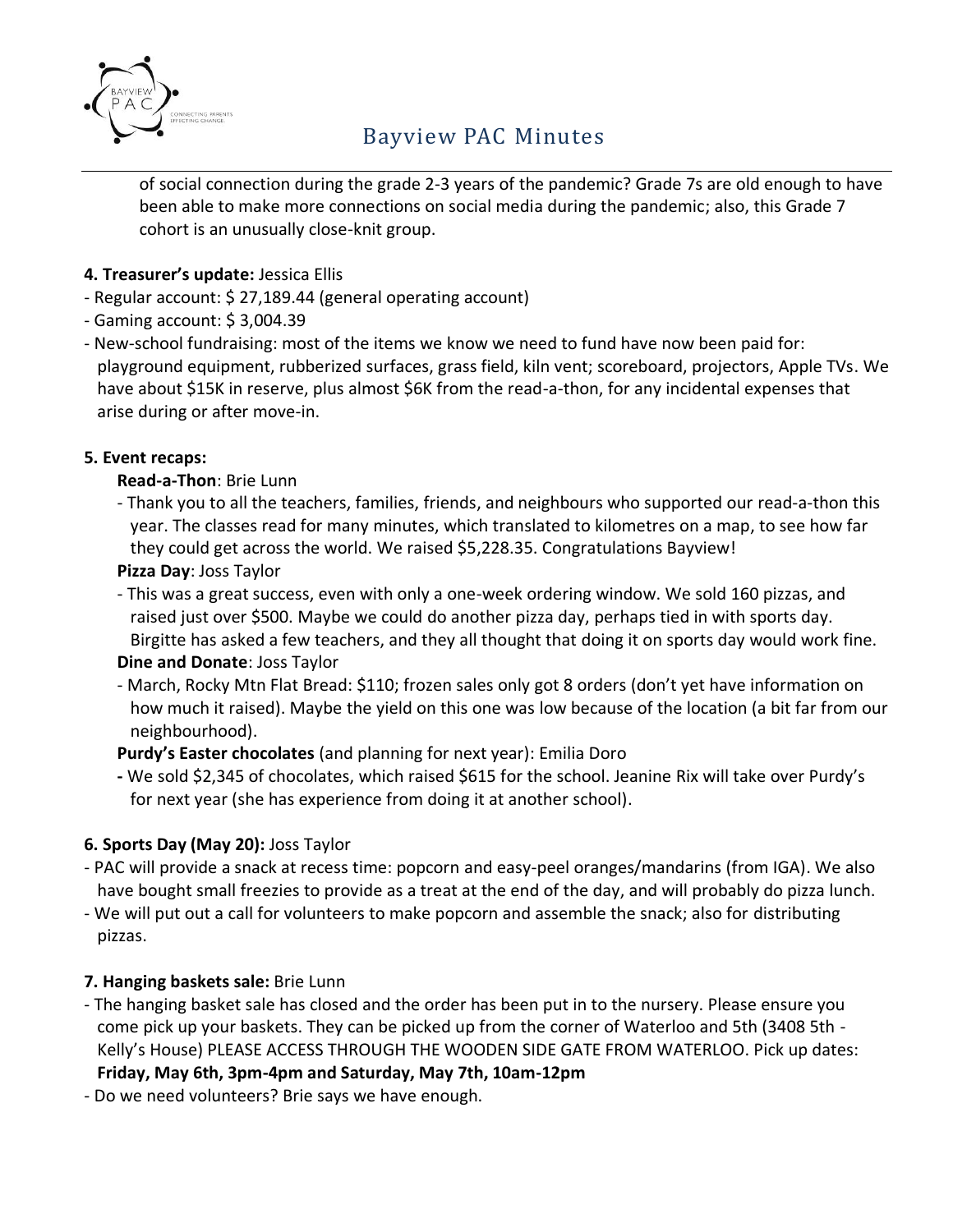

#### **8. Talent and Trivia night:** Emilia Doro

- This will be a virtual event, like last year's, which was much enjoyed.
- Thursday, May 26, 6-8 p.m.
- We will have more trivia than last year; Delia Jane Ramsbotham will be organizing the trivia.
- Double D, Jo's Italian Deli, and Bella Doro Baking will participate in the dine and donate portion.
- About half of the class platters have been completed; platter raffle tickets will be \$10.
- General raffle tickets will cost \$5; so far we have 17 prizes, from a variety of businesses—many gift cards, and various other items, including event tickets. The deadline for getting prizes is April 30. If anyone has a connection for getting a raffle donation, email the PAC at bayviewpac@gmail.com.
- Ms Biorn asks: what is the timeline for sending out information to the kids for submitting their talent videos? An information sheet/email will be ready to go out soon, with detailed instructions on how to prepare technicalities of the videos.
	- Joss: please send the draft to Birgitte, so that she can include a bit about it in tomorrow's assembly introduction.
- Delia Jane asks: how much time should we fill with the trivia? I have been talking with Christie Rossignol (librarian) about what books kids have been reading at school, so that we have some questions that kids might know but parents would not know. Questions are about books, songs, movies, video games, sports, math, science, silly general knowledge—mostly multiple choice. I will break it up into chunks, and we can use as much as we need (depends on how many videos we get).

## **9. End of Year Potluck:** Joss Taylor

- At old Bayview, we held a family potluck dinner at the school the week before the last day of school very casual, starting around 5:00. Kids run around, parents sit around and chat.
- It sounds like we could do a potluck this year. Maybe do it at McBride Park—it's central to the neighbourhood, a bathroom is available, and there are now picnic tables in the closed section of Waterloo Street.
- Proposed date: June 23 (Thursday before the last week of school).
- We will need volunteers to do setup and cleanup.
- Anna can share notes from having been the lead for the last couple of potlucks. Perhaps PAC could fund ice cream and cones as in previous years? We will need garbage/green bins; napkins; water.

#### **10. New business**

- **Pickleball proposal**: Joss Taylor for Ms Hinds
	- We have scheduled a Pickle Ball program for late spring. It's the same company (Tennis XL) that has provided us with the tennis instruction in previous years. We were scheduled to have this group come and teach pickle ball to our students in May of 2020, but due to Covid we had to cancel and delay this program.
	- Tennis XL will provide our students with three weeks of instruction, during scheduled gym blocks. Each student will receive approximately six hours of instruction from a qualified instructor, with Ms Hinds's support. They provide all equipment (paddles, balls, and indoor/outdoor nets). We plan to use the big gym in Queen Elizabeth and the outside basketball court area for instruction. The dates for the program are May 30th - June 17th.